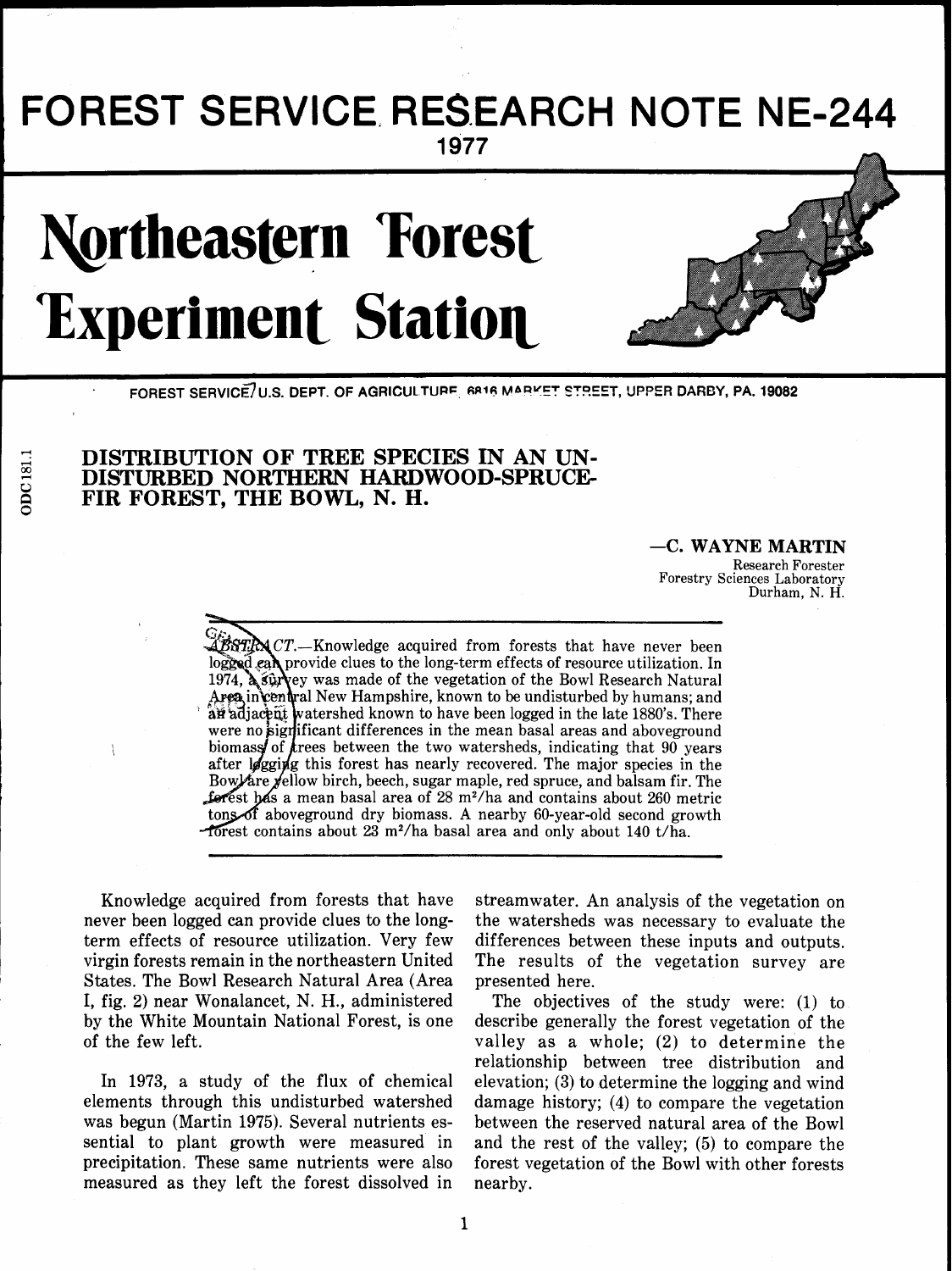#### **The Study Area**

The study area is a 607-hectare (ha) valley on the southern flank of the White Mountains near Wonalancet, N.H. (Fig. 1). The valley is bordered on the north by Mt. Passaconaway 1,238 m), on the east by Mt. Wonalancet (854 m), and on the west by Mt. Whiteface (1,215 m). It is bisected by a central ridge running from north to south that rises to an elevation of about 1,000 m (Fig. 2), and divides the valley into two major watersheds, East and West.

The 206-ha area west of the West Branch Stream (Area I, Fig. **2)** up to the ridge top from Mt. Whiteface nearly to Mt. Passaconaway has been reserved for research by the U. S. Forest Service (Lyon and Bormann 1962). Several surveys of the vegetation in the reserved area (Leak 1974, 1973; Oosting and Billings 1951) indicated that this part of the forest developed naturally; there was no evidence of past logging. No data were available for Area 11.

Some of the East Branch watershed has been logged. A temporary portable steam-powered lumber mill operated there in 1888 (Harkness 1958). There is no record of the duration of the operation, the amount of lumber sawed, or the amount of firewood cut.

#### **Methods**

In 1974, the Bowl was divided into four areas conforming to the four major slopes (Fig. 2). A systematic sample of circular 100-square-meter plots (Cain and Castro 1971) on a 100-meter grid was selected for areas I, 11, and 111. A 100- x200 meter grid was used in area IV. The survey was confined to elevations below 915 meters. Sprucefir dominates the forest above this elevation, and it has been windthrown to the point of masking even recent human disturbances. To avoid duplications of effort, some data on basal areas per hectare by species that had been collected by D. G. Mott of the Forest Service were used to supplement my data in Area I.

Analysis of variance was used to test the hypothesis that there were no significant



**Figure 1.-A view of the Bowl, looking due North into the West and East watersheds.**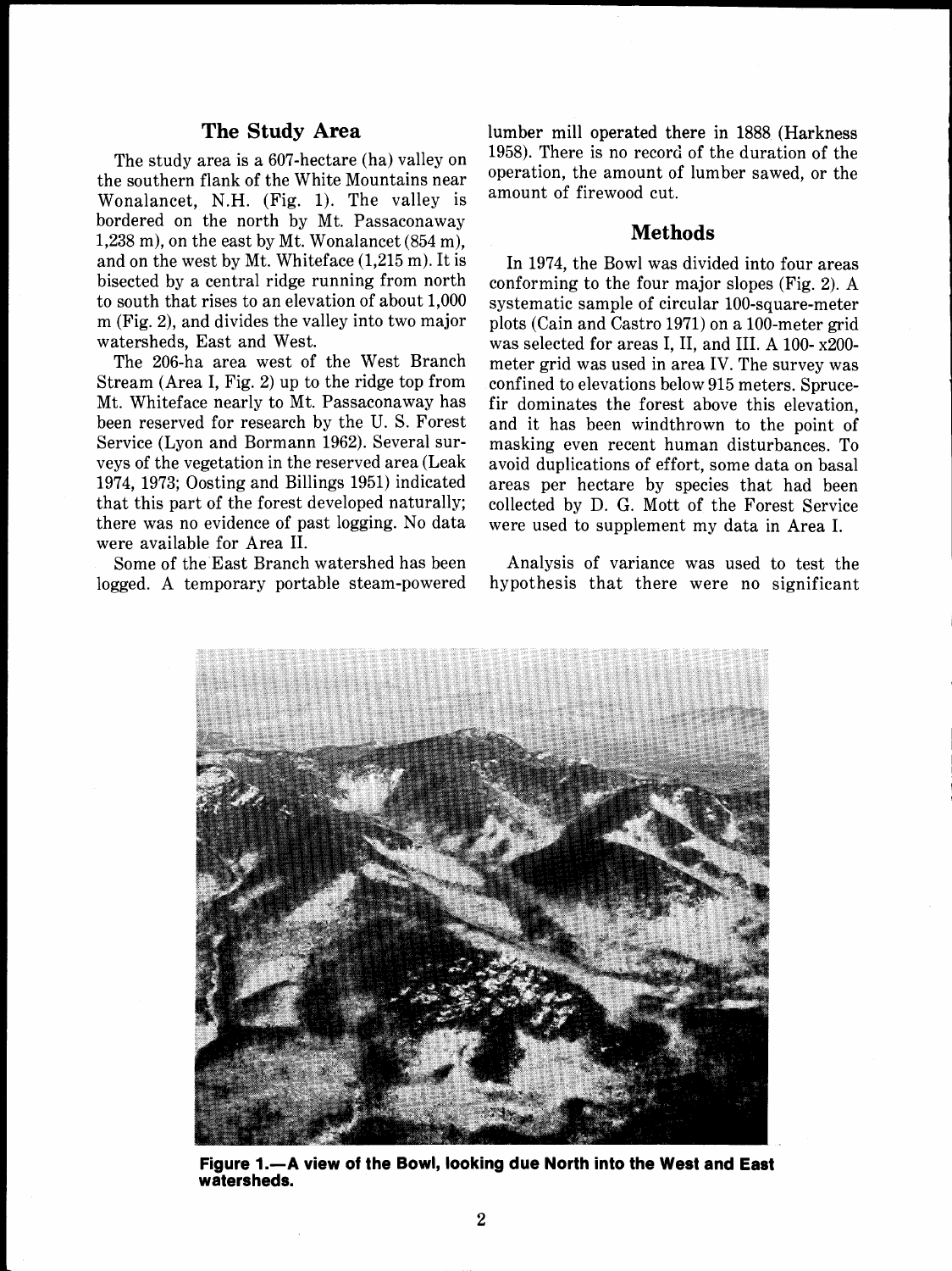#### Figure 2.-Map of the Bowl near Wonalancet, N. H.



Table 1.-Summary of statistical analysis of **vegetation survey data** 

|                                                                     | Area               |                    |                    |                    |  |  |
|---------------------------------------------------------------------|--------------------|--------------------|--------------------|--------------------|--|--|
| Statistic                                                           |                    |                    | ш                  | IV                 |  |  |
| Number of plots<br>Mean basal area $(m^2/ha)$<br>Standard deviation | 28<br>29.1<br>15.7 | 56<br>29.9<br>10.1 | 83<br>27.2<br>10.6 | 51<br>27.0<br>13.2 |  |  |

among areas.

differences between the mean basal areas of the trees in the four areas (Table 1).

Above ground dry-weight biomass of trees and shrubs was calculated from diameter measurements alone, using the following equations selected from Whittaker, et al. (1974):

 $Log_{10}$  y (Acer saccharum) = 2.2151 + 2.4209  $log_{10} x$ Log<sub>10</sub> y (Betula alleghaniensis) = 2.2264 +

2.4150  $log_{10} x$ 

 $Log_{10}$  y (Fagus grandifolia) = 2.2916 + 2.3916  $log_{10} x$ 

 $Log_{10}$  y (*Acer spicatum*) = 2.3096 + 2.2524  $\log_{10} x$ 

 $Log_{10}$  y (Picea rubens) = 2.3151 + 2.1830  $\log_{10} x$ 

y = aboveground dry weight in grams.

 $x =$  dbh in cm.

Abies balsamea was combined with P. ru bens.

Betula papyrifera was combined with B. alleg haniensis.

#### **Results**

Yellow birch (Betula alleghaniensis Britt.) was the dominant tree in the 607-ha valley, with 27 percent of the basal area. Beech. (Fagus gran $difolia$  Ehrh.), red spruce (*Picea rubens* Sarg.). sugar maple (Acer saccharum Marsh.), balsam fir (Abies balsamea L. Mill.), paper birch (Betula papyrifera Marsh.), and striped maple  $(A \text{cer}~pensylvanicum$  L.) followed in importance (Table 2).

The smallest diameter class (0-12 cm) accounted for 16 percent of the basal area; red spruce and balsam fir made up nearly half of it. The major hardwoods accounted for 55 percent of the next size class (12-28 em), with yellow birch predominant. Beech accounted for a high proportion of the 28-40 cm class, while sugar maple made up  $40$  percent of the largest size  $class$  (Table 2).

Yellow birch accounted for more than 23 percent of the total basal area at each elevation Analysis of variance showed no significant differences (Table 3). At the lower elevations  $(575-650 \text{ m})$ the northern hardwoods (birch-beech-maple) accounted for 88 percent. In the middle slopes (650-850 m) these species still accounted for more than 50 percent, but red spruce began to make a considerable contribution, with 17 to 20 percent of the basal area. At the higher elevations (850-915 m) beech and sugar maple dropped out, balsam fir and yellow birch accounted for 50 percent of the basal area, with paper birch and mountain maple ("other" in Table 3) adding 24 percent, and red spruce alone contributing 18 percent of the population.

Yellow birch may be found in all stages of succession, but it regenerates and survives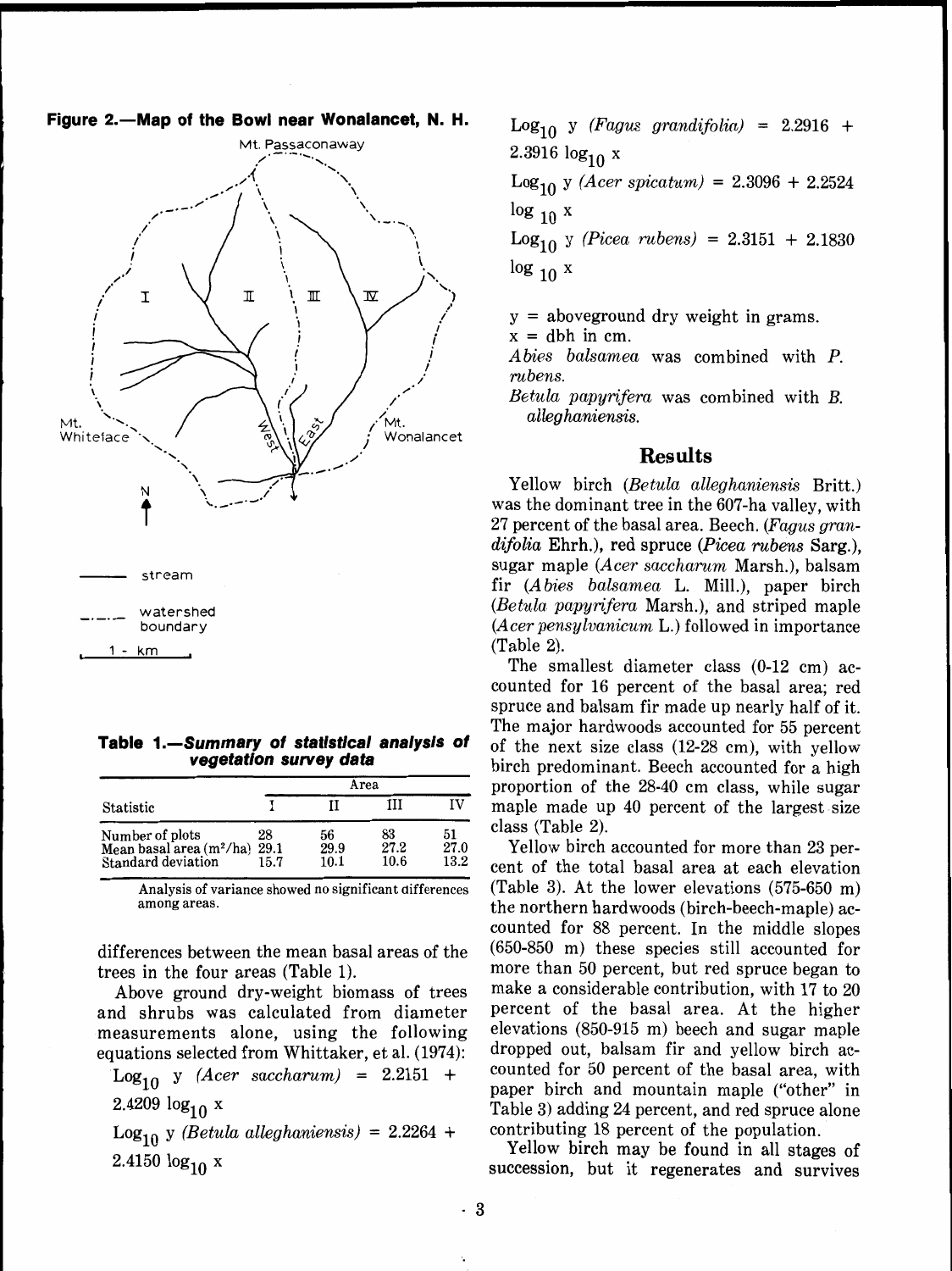| Dbh                                 | Beech                         | Yellow<br>birch              | Sugar<br>maple           | Red<br>spruce           | Balsam<br>fir        | Paper<br>birch                        | Striped<br>maple     | Others <sup>a</sup>      | Total                     | Percent              |
|-------------------------------------|-------------------------------|------------------------------|--------------------------|-------------------------|----------------------|---------------------------------------|----------------------|--------------------------|---------------------------|----------------------|
| $\mathbf{cm}$                       |                               |                              |                          | $m^2/ha$                |                      |                                       |                      |                          |                           |                      |
| $0 - 12$<br>12-28<br>28-40<br>$40+$ | 0.6<br>1.5<br>2.8<br>$_{1.0}$ | 0.7<br>3.3<br>2.1<br>$1.6\,$ | 0.3<br>0.8<br>1.1<br>2.5 | 1.0<br>1.9<br>.9<br>1.0 | 0.9<br>0.9<br>0<br>0 | $0.2\,$<br>$1.3\,$<br>0.3<br>$\bf{0}$ | 0.5<br>0.2<br>0<br>0 | 0.3<br>0.3<br>0.1<br>0.1 | 4.5<br>10.2<br>7.3<br>6.2 | 16<br>36<br>26<br>22 |
| Total                               | 5.9                           | 7.7                          | 4.7                      | 4.8                     | 1.8                  | $^{1.8}$                              | 0.7                  | 0.8                      | 28.2                      |                      |
| Percent                             | 21                            | 27                           | 17                       | 17                      | 6                    | 6                                     | 3                    | 3                        |                           |                      |

**Table 2.-Estimated basal area of trees in the Bowl by species and diameter class** <sup>I</sup>

a Other species included in cherry *(Prunus pensylvanica* L.), mountain maple *(Acer spicatum*  Lam.), mountain ash *(sortus americana* Marsh.), red maple *(Acer rubrurn* L.), and hemlock *(Tsuga canadensis* L. Carr.). Hobblebush *(Viburnum alnifolium* Marsh.) was prolific, but was not *<sup>I</sup>* inventoried.

**Table 3.-Stand composition in percent of basal area by species and elevation** 

| Elevation<br>(m) | Beech | Yellow<br>birch | Sugar<br>maple | $_{\rm Red}$<br>spruce | Balsam<br>fir | Paper<br>birch | Striped<br>maple | Others |
|------------------|-------|-----------------|----------------|------------------------|---------------|----------------|------------------|--------|
| 575-650          | 30    | 42              | 16             |                        |               |                |                  |        |
| 650-750          | 28    | 29              | 18             | 17                     |               |                |                  |        |
| 750-850          | 18    | 24              | 13             | $_{20}$                |               | 10             |                  |        |
| 850-915          |       | 23              | 2              | 18                     | 27            | 13             |                  | 12     |

Of the 190 plots inventoried:

Pin cherry occurred on 22 plots; 16 of these plots were in windthrow in Area 111.

Mountain maple occurred on 25 plots at all elevations.

Mountain ash occurred on 7 plots, all above 850m.

Red maple occurred on 5 plots, all below 750m.

Hemlock occurred on 4 plots, all below 750m.

One Canadian yew *(Taxus canadensis* Marsh.) and one white ash (Fraxinus *americanu* L.) were noted.

(Leak 1974). This might be the death of a single dicated that the previous stand was pretree providing an opening. But the apparent dominately red spruce and paper birch with an dominance of yellow birch in the Bowl indicates average dbh of 30cm. Many old paper birch logs dominance of yellow birch in the Bowl indicates average dbh of 30cm. Many old paper birch logs a major disturbance some time in the past (For-emain with all of the wood rotten but the bark cier 1975). Paper birch was almost exclusively largely intact. These stems all lie oriented from associated with the spruce-fir type at the higher NW to SE. elevations. Pin cherry was included in this analysis as an indicator of recent disturbance. It was found at the site of windthrow disturwas found at the site of windthrow disturements **Discussion**<br>bances, usually limited to a very few hectares<br>widely scattered throughout the forest. In Area One of the objectives of the study was to comwidely scattered throughout the forest. In Area I11 approximately 24 ha have been disturbed pare the vegetation of the reserved area (I) of twice rather recently. The current vegetation the Bowl, known to be a virgin forest, with the contains a high percentage of pin cherry in rest of the valley. There were no statistically decadence. Borings indicated that the stand significant differences in basal areas per hectare ranges in age from 35 to 55 years. Therefore, it among the four areas of the Bowl (Table 1). The

readily only after some type of disturbance hurricane. Observations of fallen stems in remain with all of the wood rotten but the bark

rest of the valley. There were no statistically may or may not have been the result of the 1938 mean basal area for the Bowl as a whole was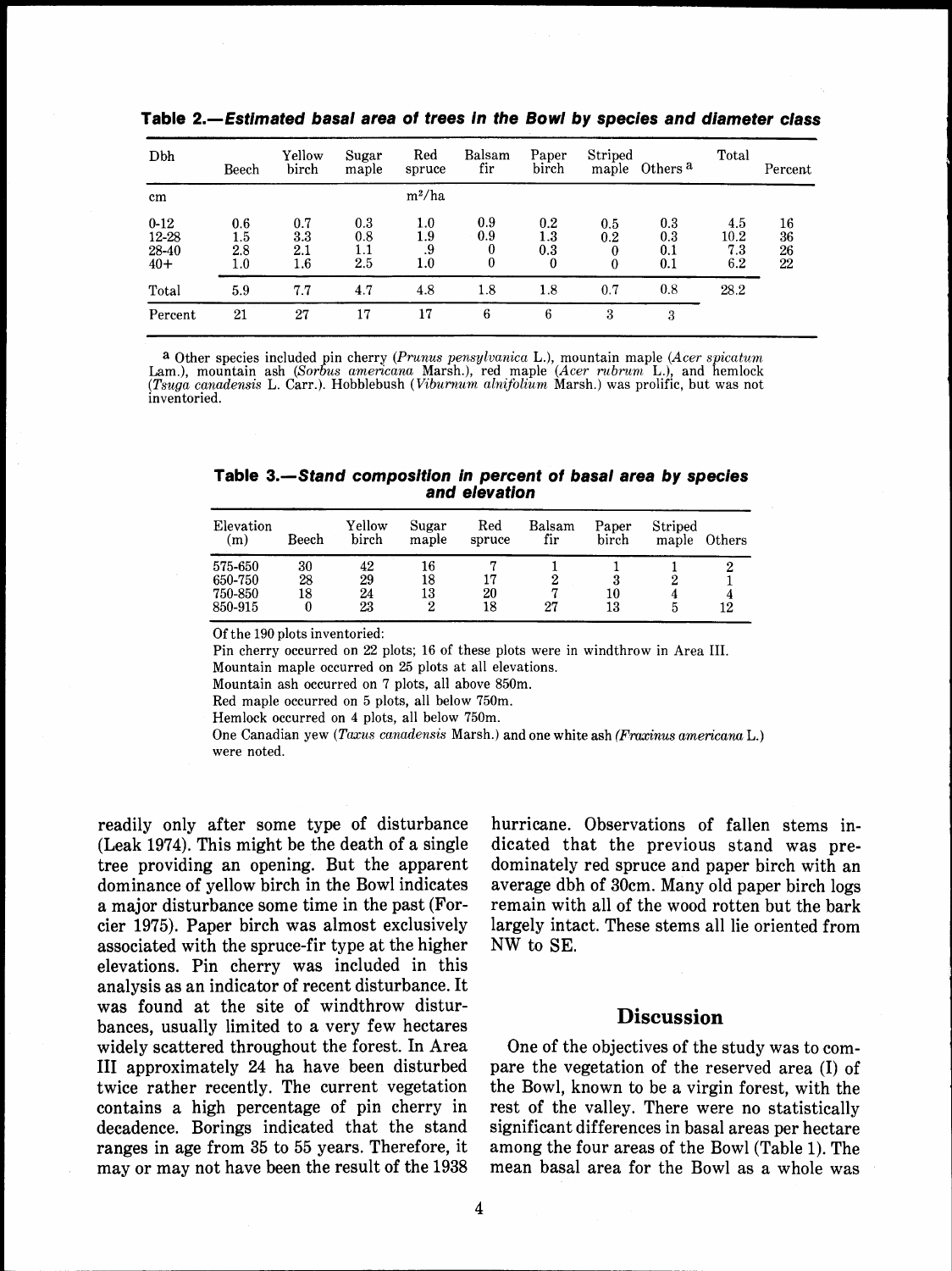28.2m2/ha. Data from the nearby Bartlett Experimental Forest indicate that 29m<sup>2</sup>/ha is about the maximum that can be maintained in an old-growth northern hardwood stand (Filip et al. 1960).

The solutions to the dry weight aboveground biomass regression equations (Whittaker et al. 1974) were:

|       | A boveground dry         |
|-------|--------------------------|
| A rea | biomass/(metric tons/ha) |
|       | 262                      |
| Н     | 254                      |
| ш     | 230                      |
| ΙV    | 217                      |

These data also indicated very little difference between the areas of the Bowl.

Within the Bowl, however, there were individual stands that were quite different from the average. One stand of sugar maple and beech averaged 35m2/ha of basal area and 350t/ha of dry biomass, while another stand of beech averaged only 2m2/ha and 8t/ha. Leak (1974, 1973) discussed one 18-ha stand in the southeast corner of the Bowl in depth.

A 13-ha northern hardwood stand at the Hubbard Brook Experimental Forest, heavily logged before 1920, averaged only about 23m2/ha of basal area (Bormann et al. 1970) and about 140t/ha of dry aboveground biomass (Whittaker et a1 1974). In spite of these differences, there were several similarities between the stands at Hubbard Brook and the Bowl. Sugar maple was the major species at both locations at lower elevations, but began to drop out at 700m. In both forests, yellow birch was quite evenly distributed throughout the elevational range. In the 60-year-old stand, beech seemed to be evenly distributed over the forest as a whole and was a major component above 732m. At the Bowl, however, basal area in beech decreased with elevation and beech essentially dropped out above 850m (Table 3). Red spruce, balsam fir, and paper birch were found at all elevations in both forests and increased in importance rapidly with increases in elevation.

There seemed to be major differences in the sapling populations between the 60-year-old forest at Hubbard Brook and the mature forest at the Bowl, but these differences may be edaphic. At Hubbard Brook, beech saplings are dominant, while red spruce and balsam fir saplings are minor constituents. In the Bowl, conditions were reversed, with 42 percent of the saplings in spruce and fir, while beech make up only 13 percent of the basal area in stems 0 to 12 cm (Table 2). Again, these are area-wide data; individual stands in the Bowl differ from the average.

#### **Conclusions**

The Bowl Research Natural Area is one of the few remaining examples of forests that have never been logged in the eastern United States. It is a mixed forest, stocked mainly with yellow birch, beech, and sugar maple at the lower elevations; red spruce and balsam fir at higher elevations. Contrary to popular opinion this "virgin" forest is not homogeneous; wind and disease have created a mosiac of stands. Some have as little as **2** m2/ha of basal area and 8 t/ha of above-ground dry biomass; others have as much as  $35 \text{ m}^2/\text{ha}$  and  $334 \text{ t}/\text{ha}$ .

Accumulated biomass, basal area per hectare and species composition do not differ significantly between the slopes of the West Branch watershed. Therefore, I feel it is reasonable to conclude that none of the western watershed has been logged.

We know that the eastern watershed was logged to some degree 90 years ago. The forest there now has **27** m2/ha of basal area, which is not statistically different from that of the undisturbed forest. The eastern watershed has accumulated about 220 t/ha of biomass, less than the 262 found in the undisturbed forest but much more than the 140 t/ha reported from a nearby 60-year-old northern hardwood forest. Thus, it seems that the eastern watershed has recovered from the logging of 90 years ago.